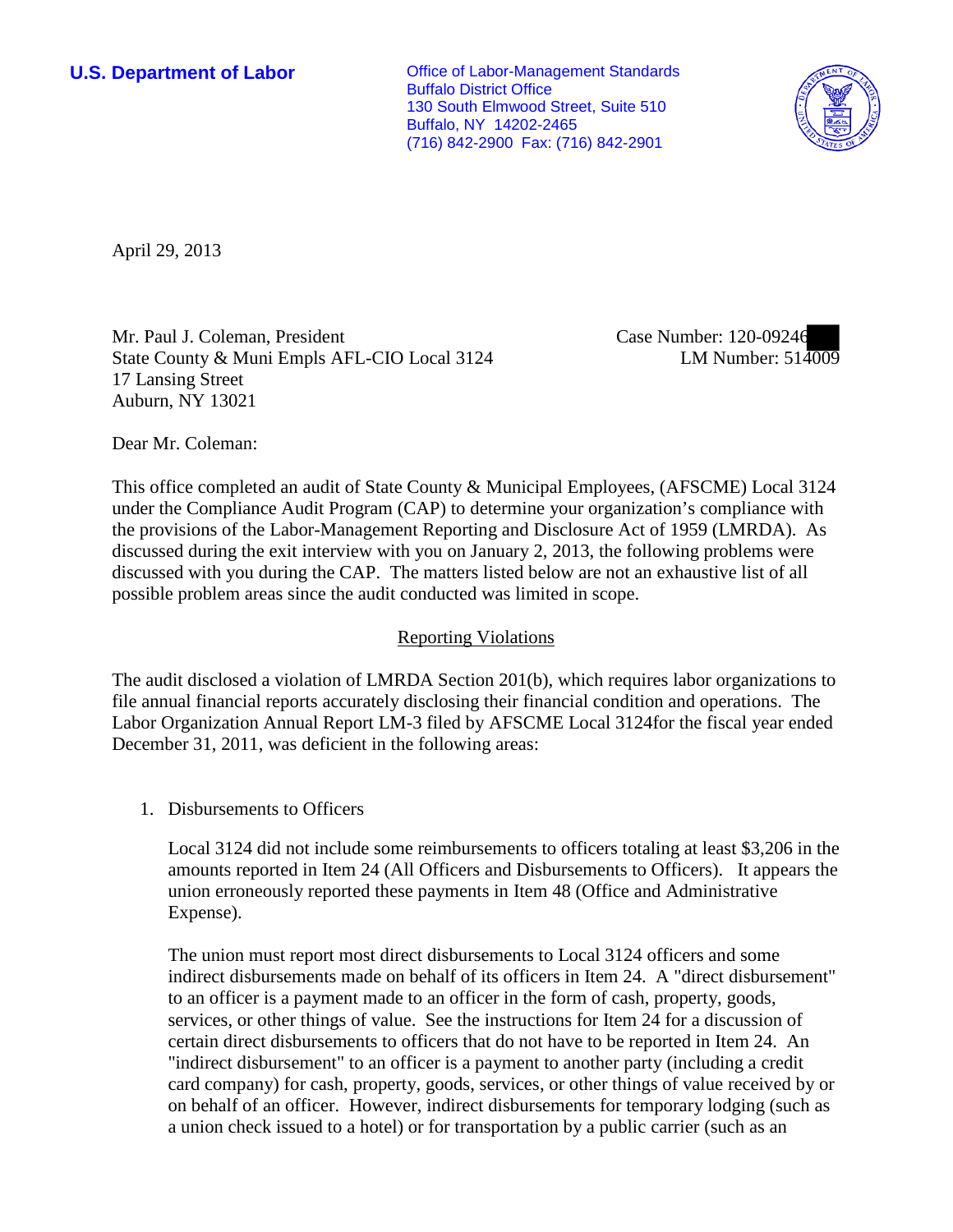airline) for an officer traveling on union business should be reported in Item 48 (Office and Administrative

2. Reported Assets

Local 3124 incorrectly reported cash (Item 25) at the start of the reporting and cash at the end of the reporting period. The LM-3 instructions for Item 25 require the local to report all cash on hand, including funds in checking accounts, savings accounts, certificates of deposit, and money market accounts.

3. Cash Disbursements for Professional Fees

Local 3124 did not include in the amount reported in Item 49 (Professional Fees) disbursements for professional services. The LM-3 instructions for Item 49 require the local to report disbursements for the expenses of entities providing professional services, such as auditing, economic research, computer consulting, and arbitration.

4. Bonding coverage

Local 3124 failed to enter the amount of the fidelity bond covering the local during the reporting period. The audit did reveal payments for bonding premiums.

OLMS will not require Local 3124 to file an amended LM-3 report for 2011 to correct the deficient items. A review of the report filed for 2012 appear to contain similar errors. Local 3124 has agreed to properly report the deficient items on all future reports it files with OLMS.

## Other Violations

The audit disclosed the following other violations:

1. Bonding Coverage

The audit revealed a violation of LMRDA Section 502 (Bonding), which requires that union officers and employees be bonded for no less than 10 percent of the total funds those individuals or their predecessors handled during the preceding fiscal year.

Local 3124 should obtain adequate bonding coverage for its officers and employees immediately. Please provide proof of bonding coverage to this office as soon as possible, but not later than May 20, 2013.

2. Failure to File

Section 201(b) of the LMRDA requires that every labor organization file annually with the Secretary a financial report signed by its president and treasurer or corresponding